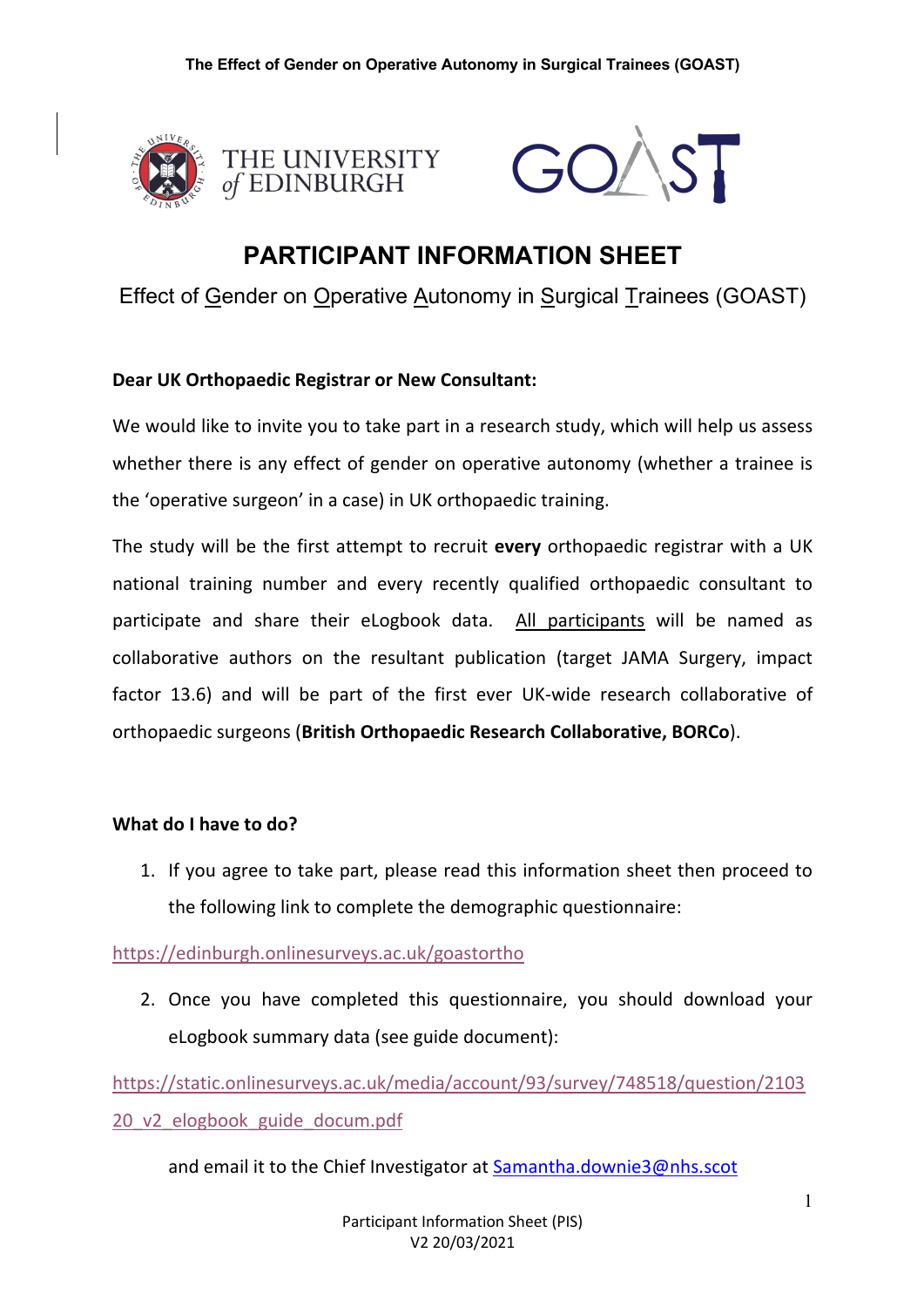It is up to you to decide whether to participate or not. If you change your mind after submitting data, you can still leave the study at any point up until the data is analysed (August 2021). Just contact us at the above address.

#### **How will the results be analysed?**

We will use the study data to identify the rate of independent operating by grade across the UK. We will then calculate this for males and females and assess whether there is any difference in the rate of operating by gender overall. We will adjust our analysis for time out of programme for any reason to ensure that this doesn't bias the results. We will only report results back to your deanery if a sufficient number of trainees within that deanery have participated to allow us to generate a report that doesn't identify any particular individual.

#### **Am I eligible to participate?**

You can participate in this study if you are **either** a UK orthopaedic trainee with a national training number (NTN) at grade ST2-ST8 **or** an orthopaedic consultant or fellow who trained in the UK and has qualified within the last 5 years (2016-present).

#### **What if I don't consider myself as 'male' or 'female'? Can I still participate?**

Of course! If you participate you will have to option to register your gender as male, female or any term you choose. If you choose to have your data analysed in a different group from male or female participants, your data will be included in the overall analysis and you will still be able to compare your operative numbers to the other participants. However, if there are small numbers of non-binary trainees (i.e. less than 5-10), we will not publish operative data for participants within this group in order to avoid the risk of identifying them in the final report.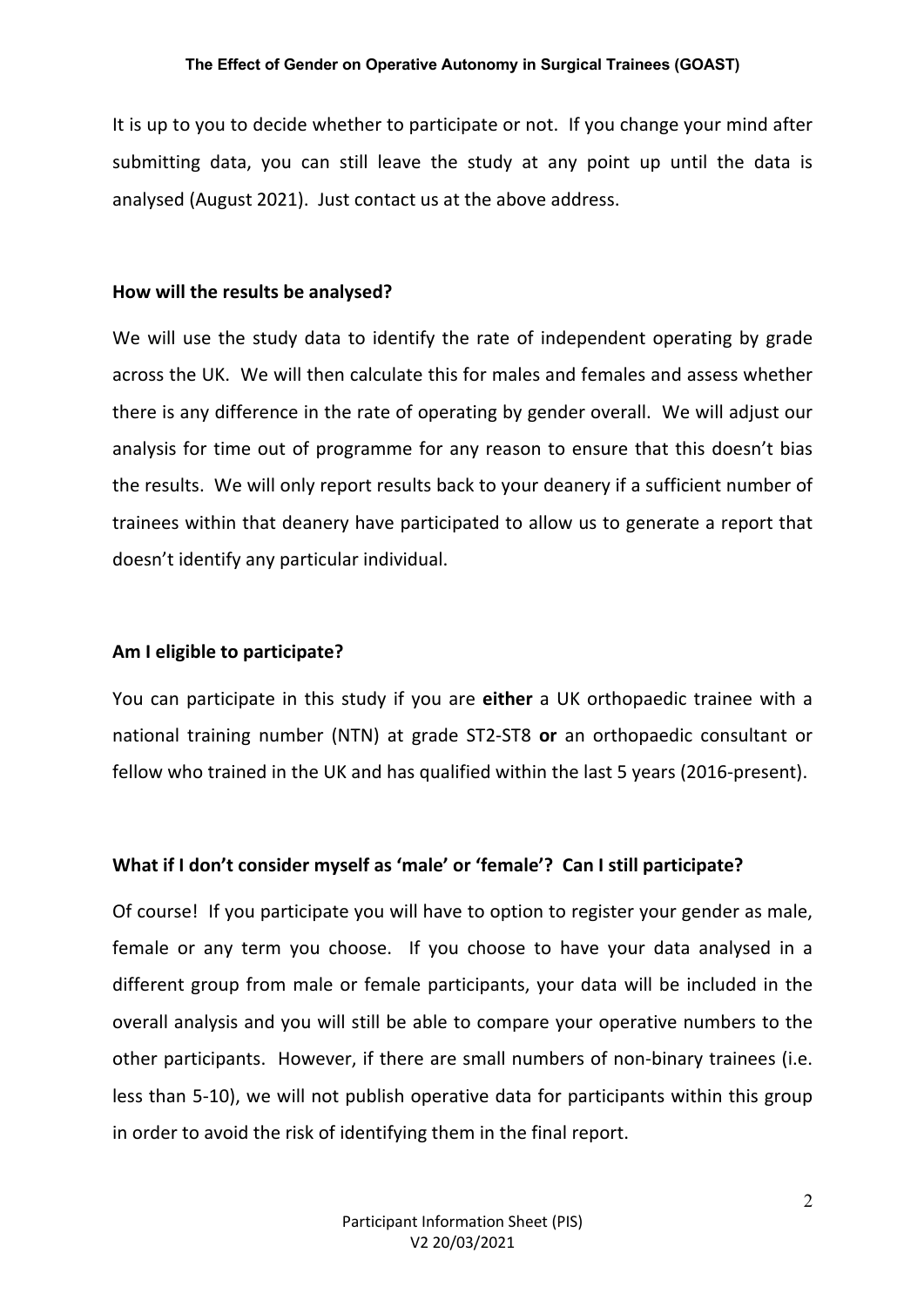#### **Privacy and confidentiality**

We need your name, training grade and gender along with your eLogbook data to complete the analysis. Once we have received your data, your personal information will be removed and we will perform our analyses on anonymised data. To do this, we will convert identifiable information such as any dates or specific reasons for time out of training into simple 'yes/no' check boxes. None of your personal data will ever be transferred outside the University of Edinburgh. We will retain your name to name you as an author on the study but your name will not be attached to your operative data. Your anonymised data will be retained for 5 years after the end of the study to allow this study to be repeated in 3-5 years' time.

# **If you choose to provide your name, your name will be included in the journal publication, which may reveal to others that you have taken part in the study.**

If we have any questions about the data you have submitted, we may contact you using the email address you provide. You can opt out of this if you want to. You can also participate anonymously if you don't wish to provide your name.

#### **Who has reviewed the study?**

This study has been approved by the University of Edinburgh Research Ethics Committee and funded by AO UK and the Tayside Orthopaedic Research Collaborative (TORC). It is a requirement that anonymised records of this research may be made available for review by monitors from the University of Edinburgh.

#### **What will happen to the results of the study?**

As a collaborative author on the study, you will receive a summary of the results in September 2021 with the option to compare your own data to the rest of the UK. The results will be submitted to JAMA Surgery in Autumn 2021 and we hope to repeat the study in 3-5 years to assess any change in training as a result of this